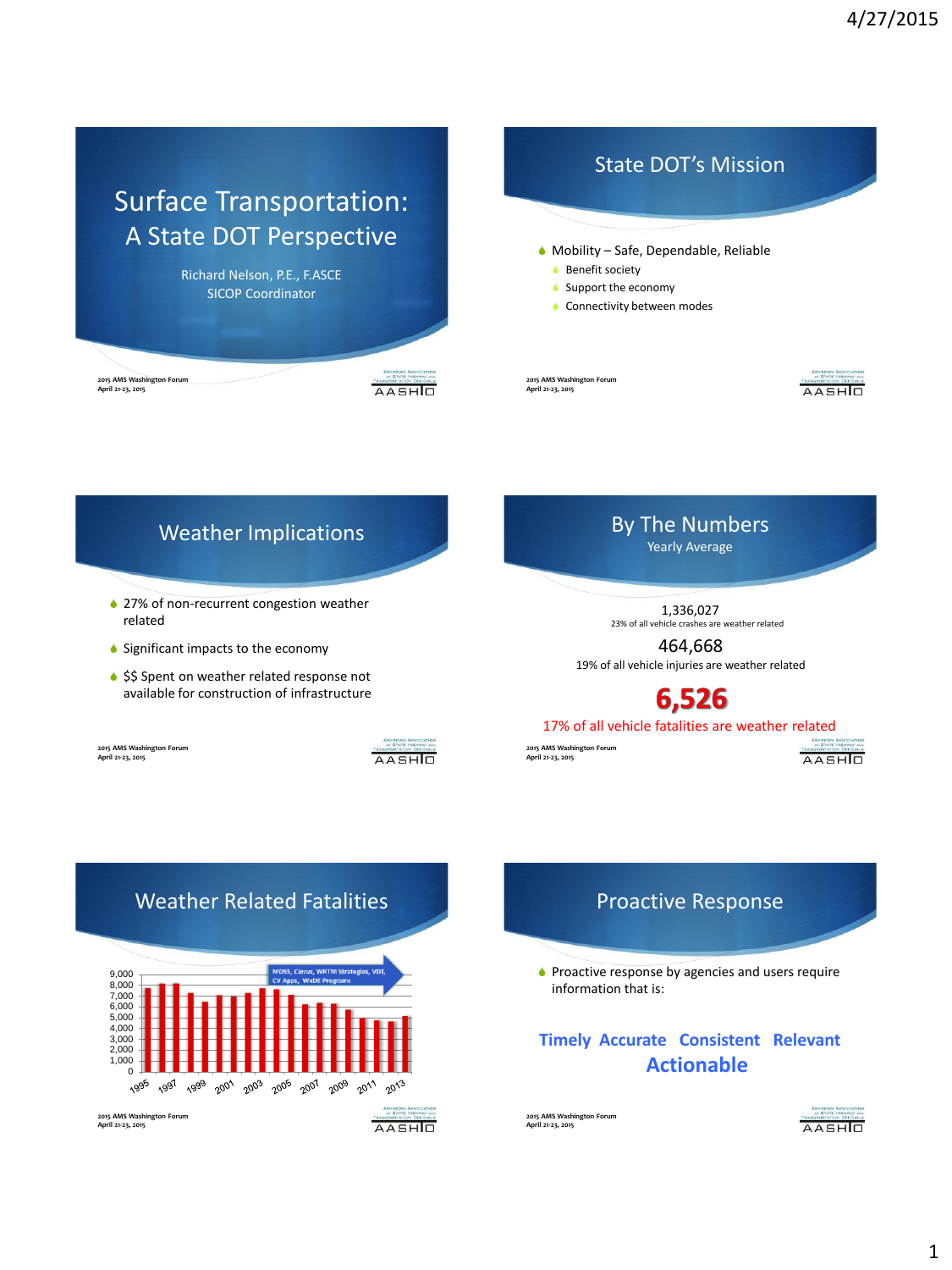## Access to Information: Agencies

- **Road Weather Information Systems**
- $\bullet$  Mobile weather sensors
- $\bullet$  Connected Vehicle data sources
- $\triangle$  MDSS short term forecasts
- $\bullet$  Staff meteorologist transportation specific forecasts

**2015 AMS Washington Forum April 21-23, 2015**



## Access to Information: Users

- $\bullet$  Multiple weather providers
- $\bullet$  Smart phone applications
- $\triangle$  Agency provided warnings
- $\triangle$  Agency provided road condition reports 511
- $\bullet$  Crowd sourced applications

**2015 AMS Washington Forum April 21-23, 2015**





### **Information overload is a huge problem in today's social media society**

**2015 AMS Washington Forum April 21-23, 2015**

AASHIO

# The Message

What's the road going to look like and when?

- $\bullet$  Needs to be consistent
- $\triangle$  Needs to be in a transportation context
- $\blacklozenge$  What action should be taken and when should it start?
- ◆ Should I alter my travel plans?

**2015 AMS Washington Forum April 21-23, 2015**



#### Current Services a Good Start

- NWS Weather Ready Nation
	- $\bullet$  Interpretation and Consultation
	- $\bullet$  improve usefulness of products and services for decision making
	- **Impact-based Decision Support Services**
- ♦ Are State DOT's a NWS Core Partner?
- $\triangle$  Needs to be more than weather its road weather

**2015 AMS Washington Forum April 21-23, 2015**



#### Impact-Based Decisions

#### $\triangle$  Thunderstorms-

- $\bullet$  If it comes through during the evening commute what will the road I take look like?
- $\bullet$  Should I leave work a little earlier or later?
- ◆ Frost Warning-
	- $\bullet$  Will the bridges be slick on my morning commute?
	- $\bullet$  Should I leave for work earlier than normal?
	- ♦ Should the DOT pretreat problem areas the day before?

**2015 AMS Washington Forum April 21-23, 2015**